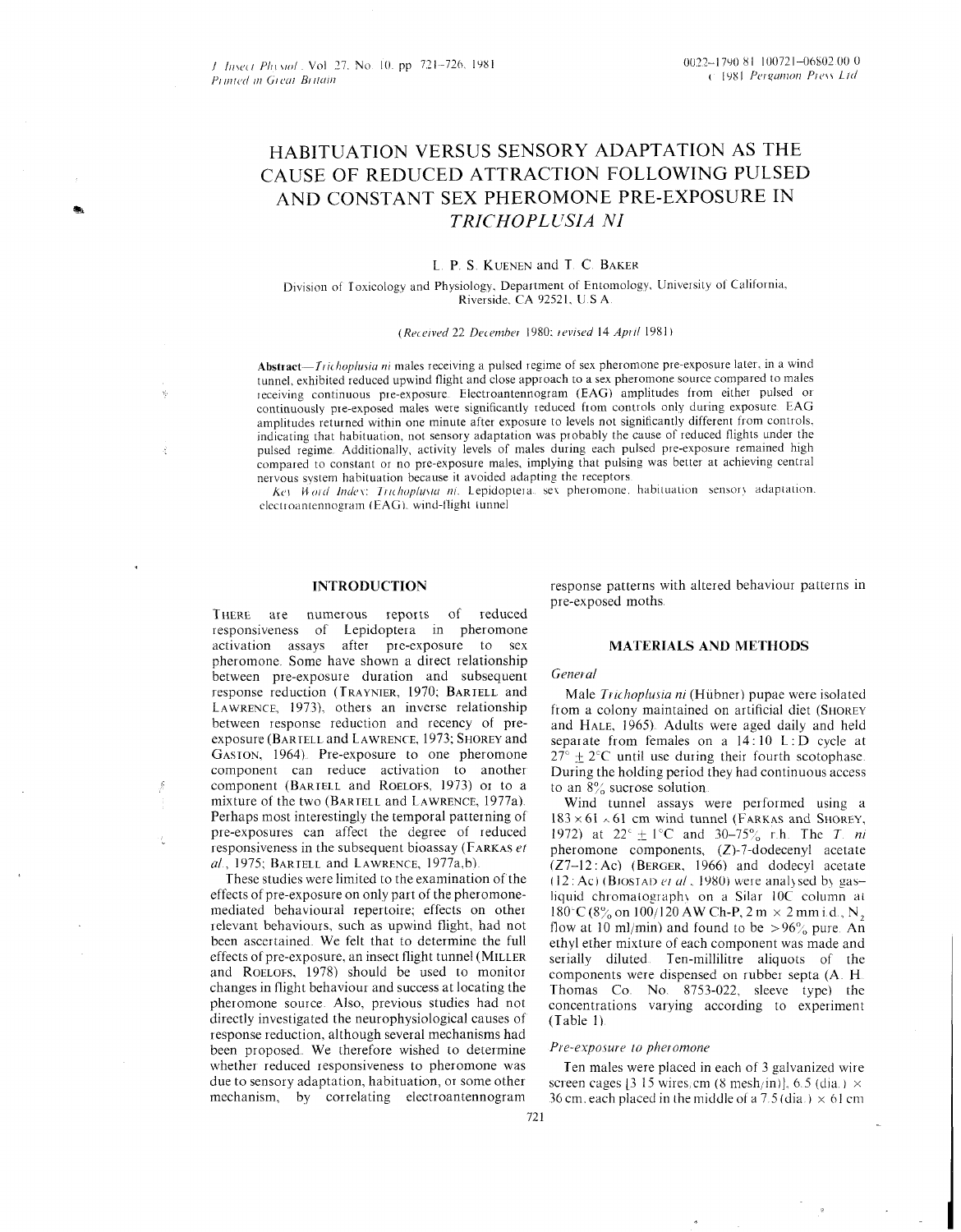| Experiment<br>No. | Pre-exposure dosage (on 1 septum)<br>Constant group | Pulsed group                                  | Bioassay<br>dosage<br>$($ on 1 septum $)$    | Flight<br>tunnel<br>wind speed<br>(m/sec) |
|-------------------|-----------------------------------------------------|-----------------------------------------------|----------------------------------------------|-------------------------------------------|
|                   | $0.025 \mu g$ Z7-12:Ac                              | $-0.1 \mu$ g Z7-12:Ac                         | 0.1 $\mu$ g Z7-12:Ac                         | 0.24                                      |
| 2                 | 0.0075 $\mu$ g Z7-12:Ac<br>$0.00075 \mu g$ 12:Ac    | $0.03 \mu g$ Z7-12:Ac<br>0.003 $\mu$ g 12:Ac  | $0.03 \mu g$ Z7-12:Ac<br>$0.003 \mu g$ 12:Ac | 0.24                                      |
|                   | 0.03 $\mu$ g Z7-12:Ac<br>$0.003 \mu g$ 12:Ac        | 0.03 $\mu$ g Z7-12:Ac.<br>0.003 $\mu$ g 12:Ac | 0.03 $\mu$ g Z7-12:Ac<br>$0.003 \mu g$ 12:Ac | 0 2 2                                     |

Table 1 Pie-exposure and bioassay pheromone dosages and flight tunnel wind speeds

glass tube. The tubes were arranged side by side under a 0 3 lux diffuse light source with one end of each tube inserted into an exhaust manifold which provided an air flow through the tubes plus a method for eliminating pheromone. Pheromone was dispensed from a rubber septum positioned in the centre of the upwind end of each tube and TiCl, smoke fiom test septa indicated that pheromone would swirl throughout the cages containing the moths Septa were stored at 0 C between uses during their 14-day life span.

In one of the tubes, a constant exposure group ('constant') was pre-exposed to pheromone continuously for 1 hr a pulsed exposure group ('pulsed') received 8, 2-min pre-exposures each followed by 6 min of clean air, and in the last tube a control group received no pheromone during the hour During the pre-exposure period, the number of active moths in each group (moths that were wing fanning, walking, or flying) was counted at times corresponding to 1 min before, 1 min into, and 1 min after each pheromone pre-exposure in the pulsed group Three different experiments were performed to test differences between pre-exposure to pulsed and constant concentrations equalized according to both instantaneous and time-accumulated amounts (Table 1)

Air flow velocities through the pie-exposure tubes were regulated to within  $15\%$  of that used in the wind tunnel (Table 1) by placing various layers of Kleenex tissue (unscented) across the upwind end of the tubes All Air velocities were measured with an Anemotherm  $\textdegree$  model 60 anemometer.

#### *Wind tunnel assay*

Moths were assayed in the wind tunnel starting 30 min after the pie-exposure hour, employing a randomized, complete block design The moths were transferred from their group cages into individual 6  $\times$ 6 cm dia cylindrical release cages [3 15 wires/cm (8 mesh/in, galvanized wire)] with one end closed by wire mesh. These moths were then acclimated to light of 0.1 lux and light wind  $(<0.1$  m/sec). A cage with a quiescent moth was placed, open end upwind, on a platform 15 cm above the floor in the centre of the downwind end of the tunnel The rubber septum with pheromone (Table 1) was positioned in the centre, 20 cm from the tunnel's upwind end, 15 cm above the floor (TiC1) smoke from a septum created  $ca$  a  $10-15$ cm dia time-averaged plume at the release cage) In the first experiment, we monitored latency to departure from the release cage and flight distance toward the pheromone source In the next 2 experiments, latency to wing fanning and flight duration were also measured

#### *Electroantennogram*

Behavioural changes due to pheromone preexposure were compared with changes in whole insect electroantennogram (EAG) amplitudes (Fig. 1) A male moth in its fourth scotophase was restrained by a rubber band in a positioner rack. The head and base of the antennae were glued to the mesonotum with 'white glue' to preclude any movement of the antennae and the positioner rack was then inserted into one end of a



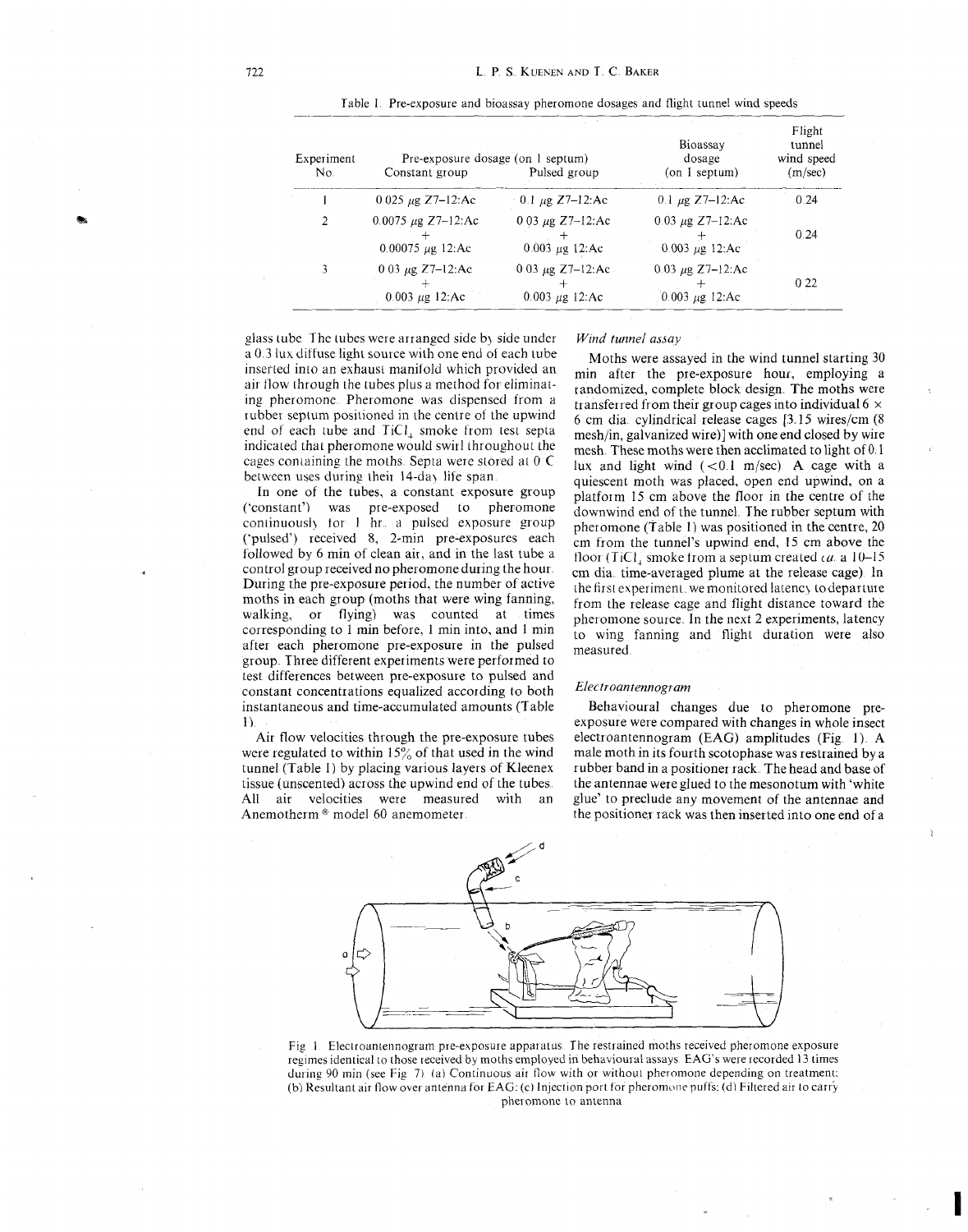horizontal base plate. A clay column on the other end of the base plate supported the recording, glass-sa11ne electrode which was constructed by bending  $(ca.80^{\circ})$ the end of a Pasteur pipette and cutting off  $1/2$  of the large end of the tube The pipette was almost horizontal, providing a sizable saline reservoir After excising the left antenna1 terminal segments, saline from the pipette's tip was placed in contact with the antennal tip. A silver-silver chloride electrode was inserted into the saline to within a few mm of the pipette tip and secured by a vented stopper The  $Ag-AgCl$ , indifferent electrode was implanted in the right eye and secured by a drop of Tackiwax<sup>®</sup>

This apparatus was placed inside the centre of a glass tube identical to the pre-exposure tubes above Air was drawn through the tube by an exhaust fan at 25 cm/sec Pre-exposure regimes were identical to those used for the control, pulsed, and constant groups in the behavioural experiments above, with the EAG groups receiving exposure to septa impregnated with



Fig. 2. Mean percentage of males active during pre-exposure to a 92:8 blend of Z7-12:Ac and 12:Ac, respectively (timeaccumulated dosages were equalized). Activity of 'pulsed' group between exposures is significantly less than during exposures as determined by the t-test ( $p < 0.05$ ). I-dashed lines indicate time periods when the 'pulsed' group was exposed to the pheromone blend: II-solid line indicates exposuie period of the 'constant' group to the pheromone

blend Each treatment was presented to 170 moths

0.3  $\mu$ g Z7-12: Ac. An 8 mm hole in the glass tube allowed the insertion of a carrier air stream tube (Fig 1) into which 2 ml puffs of air or air  $+$  pheromone were applied to the left antenna to obtain EAG recordings before, during and after pre-exposure (ROELOF?, 1977) Puffs were made with a hand-held syringe through a Pasteur pipette containing a piece of filter paper impregnated with  $100$  ng  $Z7-12$ : Ac. Depolarization amplitudes were measured from the standing base-line at the time of the EAG, which varied according to whether or not the antenna was being exposed to pheromone from the septum. Moths were monitored for at least 20 min prior to pheromone exposure and abandoned if a stable baseline recording was not attained in that time At the end of the 2 hr the moths were used they were removed from the apparatus and usually flew away readily. Five replicates of a randomized, complete block design were employed

#### **RESULTS**

# Pre-exposure period activity

Figure 2 presents the pre-exposure period data from the second experiment, it is representative of all three During the pre-exposure hour  $ca. 60\%$  of the control group was active at all times, whereas after an initially high activity due to pheromone exposure the constant group exhibited diminished activity to approximately that of the control group after  $ca$  10 min The activity pattern of the pulsed group differed from the other two in that after an initially high activity level during the first pheromone exposure, a gradual decline to near control levels occurred with successive exposures, although activity wasalways higher during rather than before or after each exposure ( $P < 0.05$ ,  $2 \times 2 \chi^2$ contingency test with Yates' correction). The low activity of moths between exposures indicates little or no residual pheromone was present and that little sensory adaptation occurred since the moths increased<br>their activity again when pheromone was again when pheromone reintroduced

## Effects of pre-exposure on flights

When  $Z7-12$ : Ac alone was used, there was no significant difference between thecontrol and constant pre-exposure groups in the number of moths flying upwind or to within 40 cm of the pheromone source (Fig 3) Compared to these groups, however, the pulsed group had significantly fewer individuals exhibiting this behaviour ( $P < 0.05$ ). In addition, when the  $Z7-12$ : Ac + 12: Ac blend was used during preexposure and in wind tunnel observations, moths in both the constant and pulsed groups were less likely to fly upwind or close to the source than those in the control group (Figs 4 and *5),* and again the reduction in these flight responses was greater in the pulsed than the constant pre-exposure groups

The greater reduction of flight responses in the pulsed group in experiment 1 (Fig 3) may have resulted from a higher instantaneous dosage during pre-exposure. However, in the second experiment (Fig 4) pre-exposure dosages for the constant and pulsed groups had been equalized according to a lower 1 hr time-accumulated dosage than in experiment 1.



Fig. 3. Percentage of males exhibiting upwind flight or upwind flight to within 40 cm of the source after pre-exposure to  $Z7-12$ : Ac (time-accumulated dosages were equalized). Percentages in the same column having no letters in common are significantly different according to a  $\chi^2$  2 × 2 test of independence with Yates' correction ( $P < 0.05$ ). Fifty males were tested to each treatment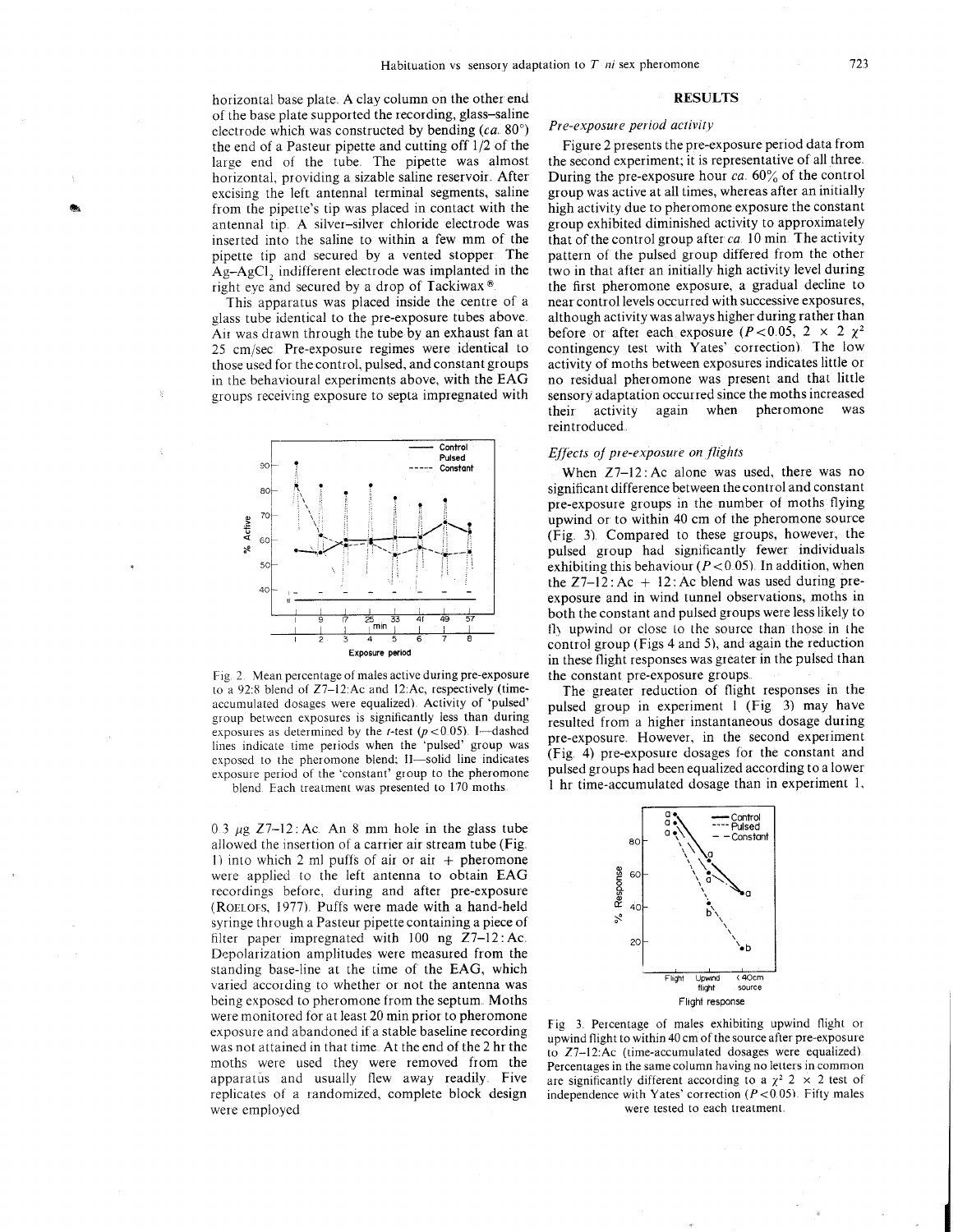

Fig. 4. Percentage of males exhibiting upwind flight or upwind flight to within 40 cm of the source after pre-exposure to a 92:8 blend of  $Z7-12$ : Ac and  $12$ : Ac, respectively (timeaccumulated dosages were equalized) Percentages in the same column having no letters in common are significantly different according to a  $\chi^2$  2  $\times$  2 test of independence with Yates' correction ( $P < 0.05$ ) Fifty males were tested to each treatment

and in a third experiment (Fig. 5) to identical instantaneous pheromone dosages for the two groups. The fact that in all 3 experiments fewer pulsed than constant moths initiated upwind flight demonstrates that the temporal pattern of pre-exposure and not merely differences in pre-exposure dosages caused the observed reductions in upwind flight and close approach to the source

In addition to reducing the occurrence of upwind flight, pheromone pre-exposure increased activation and upwind flight latencies compared to controls (Fig, 6), although no differences resulted from pulsed as opposed to constant pre-exposure Latency to wing fanning was very short in control moths whether or not they flew upwind within the plume Also, from activation. flight latencies for control moths were nearly identical regardless of the moths' success at flying upwind  $(Fig 6)$ . In contrast, the pulsed and constant group moths exhibited longer latencies to activation and from activation to flight initiation. The differences in both time to activation and time to flight after activalion appeared more pronounced among



Fig. 5 Percentage of males exhibiting upwind flight or upwind flight to within 40 cm of the source after pre-exposure to a 92:8 blend of 27-12:Ac and 12:Ac, respectively (instantaneous dosages were equal). Percentages in the same column having no letters in common are significantly different according to a  $\chi^2$  2  $\times$  2 test of independence with Yates' correction ( $P < 0.05$ ). Fifty males were tested to each treatment



Fig 6 Mean time to initiation of wing fanning (activation latency) and latency from activation until initiation of flight in moths experiencing pulsed, constant, or no pheromone pre-exposure 1 Pre-exposure to a 92:8 blend of  $Z7-12$ :Ac and 12:Ac. respectively (time-accumulated dosages were equalized) 2 Pre-exposure to a 92:8 blend of Z7-12:Ac and 12:Ac, respectively (instantaneous dosages were equal) a Latencies for moths that exhibited upwind flight. b. Latencies for moths did not exhibit upwind flight Within each data group (3 bars) means having no letters in common are  $significantly$  different (Duncan's new multiple range test,  $P < 0.05$ ). In 1 and 2, 50 moths were tested to each treatment.

non-upwind fliers. Net upwind ground speed was not significantly different among the pre-exposure groups in either of the last two experiments  $(1$ -way analysis of variance,  $P > 0.05$ ). Males flew at 9.22 cm/sec ( $\pm$  6.19,  $n = 12$ , 7.62 cm/sec ( $\pm$  3.29,  $n = 43$ ), and 8.50 cm/sec  $(+ 3.53, n = 80)$  in the pulsed, constant, and control groups respectively, averaged for the last two experiments

## Electroantennograms

EAG amplitudes to pheromone puffed from a cartridge were significantly reduced compared to controls (with one exception, the 55 min constant group) whenever pheromone from the pre-exposure septum was being released across the antenna (Fig. 7)  $(P<0.05)$ . This reduction occurred during either pulsed or constant pre-exposure. In contrast, both before and after the 1 hr exposure period, there were no significant differences in EAG amplitudes among the 3 groups. The last EAG taken at 88 min corresponded to the onset of wind tunnel behavioural observations in the previous experiments. The depressed EAG values in the constant and pulsed moths indicates that receptor activity was altered only during actual pre-exposure, probably due to receptor adaptation or partial saturation of receptor sites by pheromone molecules. The impairment of receptor response was extremely short-lived, as demonstrated by the return to control levels after only 1 min of clean air either after each pulsed exposure or after removal of the 'constant' source at 58 min (Fig. 7)

There were no significant differences in EAG levels between the pre-treatment reading (0 min) and the 88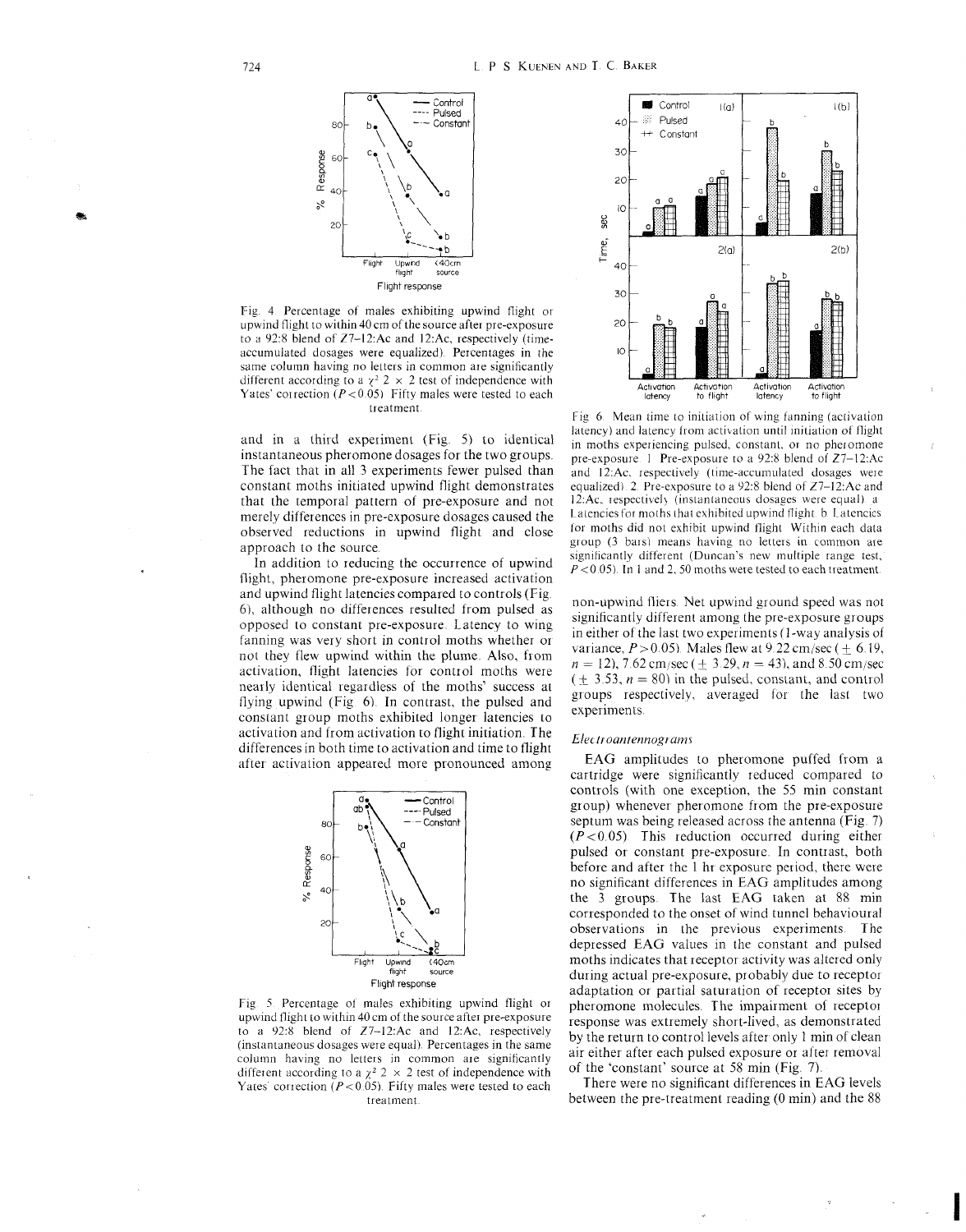

Fig 7. Mean EAG amplitudes to puffs of Z7-12:Ac at 13 times during a 90 min pre-exposure regime to  $Z7-12$ :Ac. I--dashed lines indicate time periods when the "pulsed' group was exposed to pheromone; II—solid line indicates exposure period of the 'constant' group to pheromone The three EAG means at each time period having no letters in common are significantly different according to Duncan's New Multiple **Range Test**  $(P < 0.05)$ . For all groups, the first **EAG** (at 0) min) is just prior to the pre-exposure period, and the last 3 EAG's (beginning at 59 min) are atter pre-exposure had ended Five moths were tested to each treatment.

min reading in any of the 3 groups. This indicates that little degradation of the preparation occurred during the 1.5 hr life of the whole-moth preparation.

#### **DISCUSSION**

The reduction in wind tunnel flight performance after pheromone pre-exposure may be due to a number of processes, including:  $(1)$  sensory adaptation, (2) habituation, (3) the depletion of 'drive' or  $(4)$  associative learning. BARIELL and LAWRENCE (1977a) suggested that pulsed pre-exposure may cause greater reduction in response because sensory adaptation is circumvented to allow greater central nervous system exposure and subsequent habituation. Our data support this hypothesis.

Not only did pulsed rather than constant preexposure cause a greater reduction in upwind flight and close approach to pheromone, but during pre exposure only the pulsed regime elicited repeated high levels of activation The constant exposure failed to evoke continued high activity, and this difference between the two regimes possibly reflects the avoidance of receptor adaptation in moths exposed to pulsed pheromone

In the electroantennogram study receptor recovery was complete within 1 min either after a I hr exposure or after each repeated 2 min exposure to behaviourally relevant levels of  $Z7-12$ : Ac. This strongly implies recovery from any possible sensory adaptation before wind tunnel tests would have been performed Furthermore, the reduced EAG's concurrent with exposures demonstrated that receptor adaptation or partial saturation was in fact occurring and that this receptor effect must be considered as having been a possible impediment to central nervous system habituation in constant group moths

The results of FARKAS *et al.* (1975) are in apparent contradiction to ours and others' (BARTELL and LAWRENCE,  $1977a,b$  in that T *ni* males in their study exhibited less reduction in response with repeated, pulsed exposures than with constant exposure However, their results are actually quite similar to our data from the pre-exposed cages (Fig. 2), where our males did indeed become activated each time the pheromone was reintroduced Response reduction was unmistakable in our wind tunnel, though, and it would appear that their study did not look closely enough at the complete orientation sequence Merely measuring activiation apparently is not sufficient to monitor habituation in this species

Habituation is generally defined as 'a gradual decrease in the intensity of a reflex response to a monotonously repeated stimulus' (KANDEL, 1976). Nine criteria have been set forth for model systems of habituation (T $HOMPSON$  and SPENCER, 1966), one of which states that a pulsed stimulus is more effective than a constant one for producing habituation Our results (Figs 3, 4 and 5) are consistent with this We should note, however, that another of the criteria states that 'the weaker the stimulus, the more pronounced is the decrease [of behavioural response]: strong stimuli may yield insignificant habituation ' BARTELL and LAWRENCE (1976) found a direct relationship between pre-exposure concentration and degree of reduced responsiveness to pheromone

Depletion of drive may also have contributed to the reduction, although we view this as less likely. The restricted cages used during the pre-exposure period certainly did not permit the complete sequence of behaviour, including optomotor anemotaxis, to be expressed and, therefore, it is unlikely that 'drive' elated to source location would have been diminished. Associative learning should also not be discounted The pre-exposure cage precluded the possibility of normal flight and precopulatory behaviour and even may have been harmful to the moths as they vibrated their wings and flew against it Although learning may have occurred, it does not explain the increased latencies in behaviours seen in those moths that still flew upwind to pheromone in the wind tunnel assays (Fig.  $6$ ).

We therefore view habituation as the most likely cause of diminished response However, it would seem that in the field males habituating to repetitive pheromone exposures should be selected against In natural settings, males may often have to respond to a number of females in any one night before a successful copulation can be achieved, LJnder such conditions, quickly habituating males should have lower reproductive success and this tendency should eventually be reduced in the population

Thus, although it is unclear why males should habituate so rapidly, they do, and a clearer understanding of the process of habituation to pheromone may help in design of mating disruption systems In our experiments pulsed rather than constant pre-exposure yielded greater response reductions, and although receptor effects were observed during pheromone exposure these were extremely short-lived Presumably such receptor effects could contribute to response reduction during pheromone exposure in disruption plots in the field.